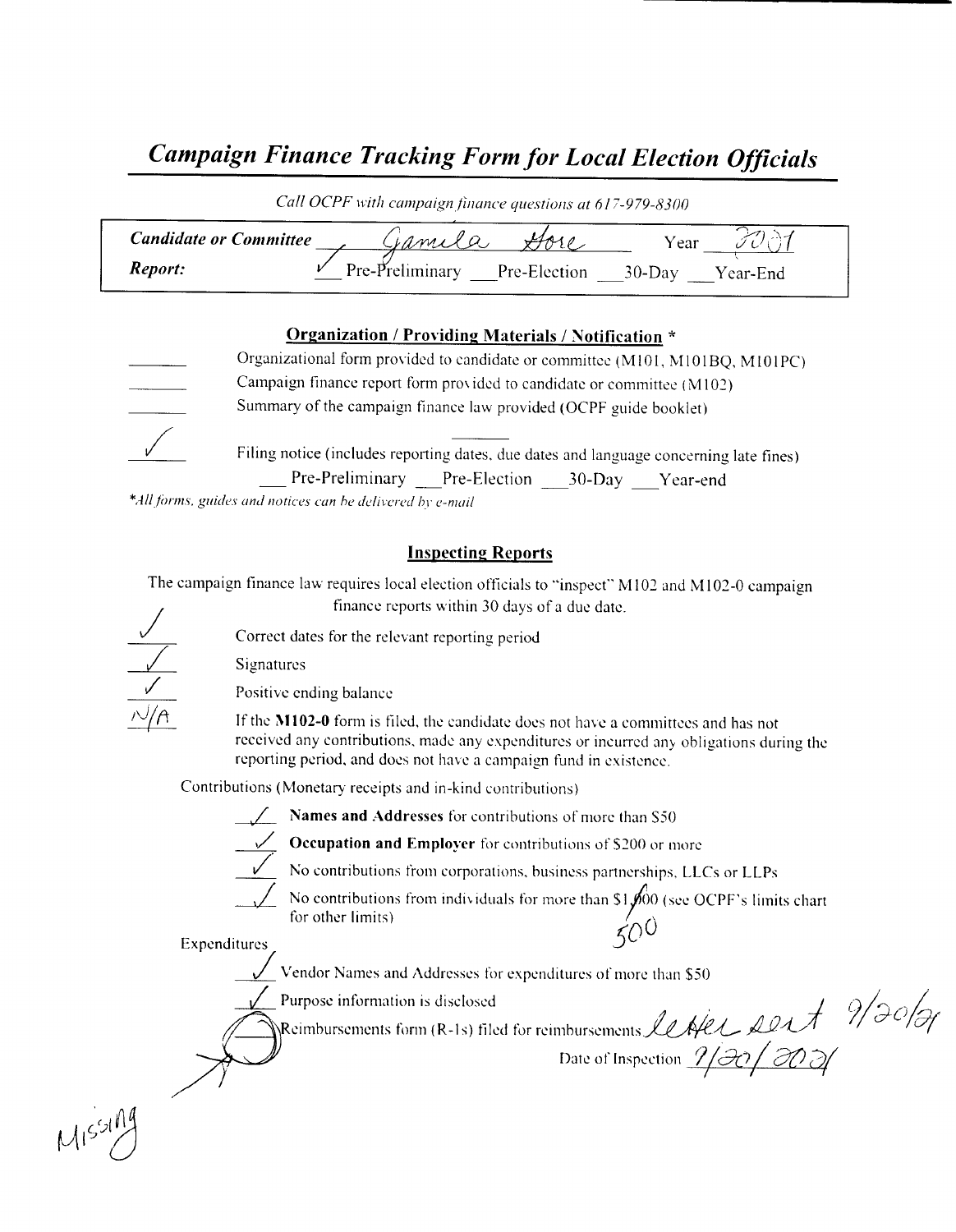

Commonwealth

### Form CPF <sup>M</sup> 102: Campaign Finance Report

| of Massachusetts                                                                                                                       |  | Office of Campaign and Political Finance |                                                  |   |              |   |       |
|----------------------------------------------------------------------------------------------------------------------------------------|--|------------------------------------------|--------------------------------------------------|---|--------------|---|-------|
|                                                                                                                                        |  |                                          | 느                                                | g |              | G |       |
| File with: Director<br>Office of Campaign and Political Finance<br>One Ashburton Place Rm. 411<br>Boston, MA 02108<br>$(617)$ 979-8300 |  |                                          |                                                  |   | SEP 2 0 2021 |   | 17723 |
| Reporting Period: Beginning: $3/14/2021$ Ending: $9/\cancel{14}/2021$                                                                  |  |                                          |                                                  |   |              |   |       |
|                                                                                                                                        |  |                                          | <b>CITY CLERKS OFFICE</b><br>NORTHAMPTON MA01060 |   |              |   |       |
| Type of Report: 2021 Pre-election Report                                                                                               |  |                                          |                                                  |   |              |   |       |

Gore, Jamila Gore, Gore Committee Full Name of Candidate **Committee Name** Municipal, Local Filer Government Construction of Jessica Tanner

51 Village Hill Road, #301 52 Laurel Street<br>Northampton, MA 01060 52 Northampton, MA 01060 Northampton, MA 01060

Office Sought/ District Name of Committee Treasurer

Residential Address Committee Address

| Ending balance from previous report:      | \$0.00     |
|-------------------------------------------|------------|
| Total receipts this period:               | \$8,481.77 |
| Subtotal:                                 | \$8,481.77 |
| Total expenditures this period:           | \$2,421.38 |
| <b>Ending Balance:</b>                    | \$6,060.39 |
| Total inkind contributions this period:   | \$0.00     |
| Total out of pocket spending this period: | \$0.00     |
| Total outstanding liabilities:            | \$0.00     |
| Name of Bank Used:                        |            |

#### Affidavit of Committee Treasurer:

I certify that <sup>I</sup> have examined this report, including attached schedules and it is, to the best of my knowledge and belief, <sup>a</sup> true and complete statement of all campaign finance activity including all contributions, loans, receipts, expenditures, disbursements, inkind contributions and liabilities for this reporting period and represents the campaign finance activity of all persons acting under the authority or on behalf of this committee in accordance with the requirements of M. G. L. c. 55. Signed under the penalties of perjury:

 $9|25|21$ Treasurer's signature (14 in

Affidavit of  $C$ andidate (check 1 box only) :

ndidate with Committee and no activity independent of the committee

 $\int$ I certify that I have examined this report, and attached schedules and it is, to the best of my knowledge and belief, a true and complete statement of all campaign finance activity, of all persons acting under the authority or on behalf of this committee in accordance with the requirements of M.G.L. c. 55. I have not received any contributions, incurred any liabilities nor made any expenditures on my behalf during this reporting period.

Candidate without Committee OR candidate with independent activity filing separate report.

I certify that I have examined this report and attached schedules and it is, to the best of my knowledge and belief, a true and complete statement of all campaign finance activity including contributions, loans, receipts, expenditures, disbursements, disbursements,

inkind contributions and liabilities for this reporting period and represents the campaign finance activity

of all persons acting under the authority or on behalf of this committee in accordance with the requirements of M. G. L. c. 55. Signed under the penalties of perjury:  $/$ 

| Candidate's signature (in ink) | ี ที | .<br>Date |
|--------------------------------|------|-----------|
|                                |      |           |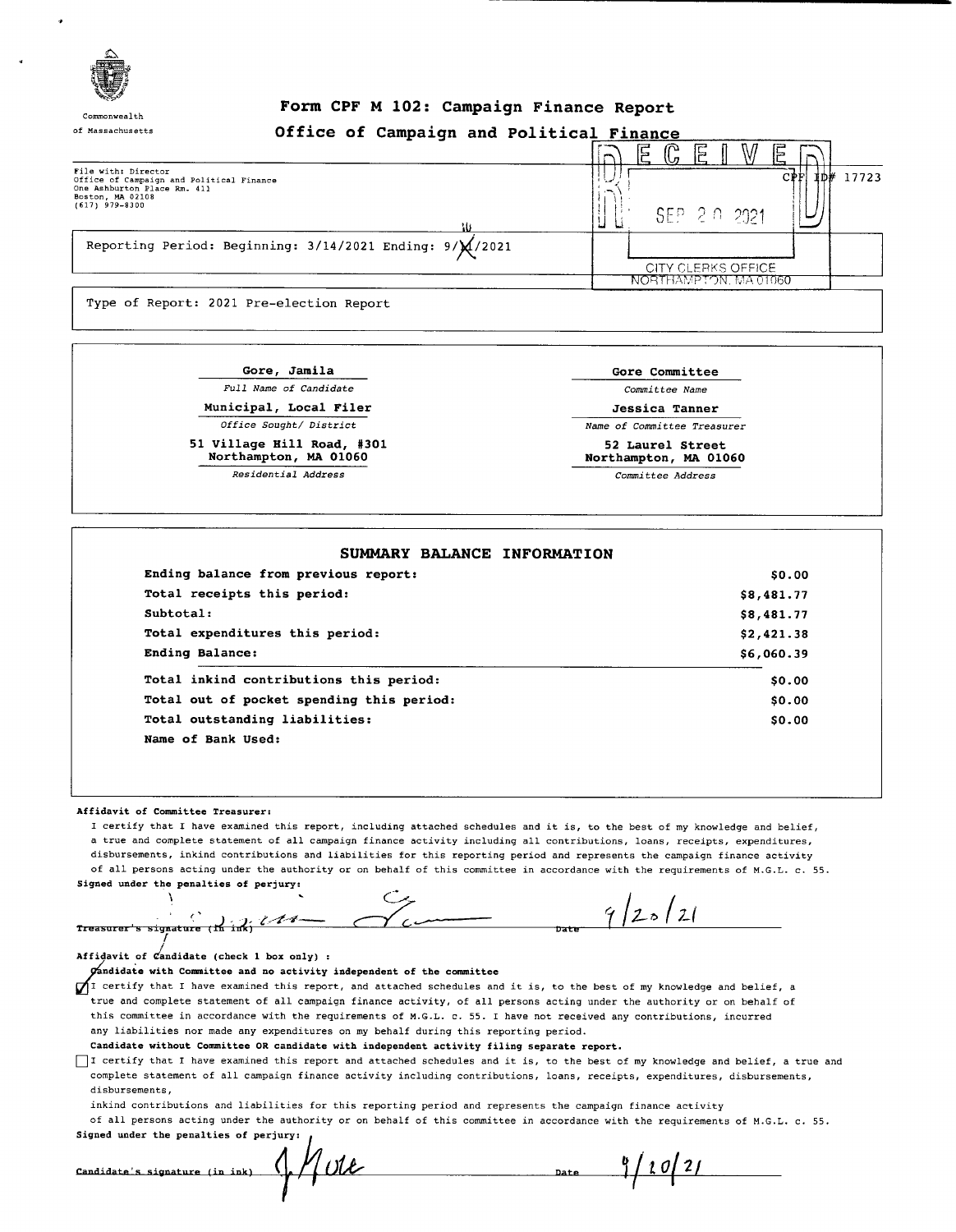## Schedule A: Receipts

 $\mathbf{t}^{\top}$ 

 $\ddot{\bullet}$ 

M.G.L. c. 55 requires that the name and residential address be reported, in alphabetical order, for all receipts<br>over \$50 in a calendar year. Committees must keep detailed accounts and records of all receipts, but need onl

| Date Name and Residential Address |         | <b>Amount Occupation and Employer</b> |
|-----------------------------------|---------|---------------------------------------|
| 3/31/2021 Achmad, Rachel          |         | \$50.00 Trainer/Coordinator           |
| 7 Spring St.                      |         | Hampshire Regional Ymca               |
| Easthampton, MA 01027             |         |                                       |
| 7/6/2021 Adel, Vanessa            |         | \$50.00 Lecturer                      |
| 49 Massasoit St.                  |         | <b>Smith College</b>                  |
| Northampton, MA 01060             |         |                                       |
| 5/21/2021 Aleo, Michael           |         | \$50.00 Lawyer                        |
| Lesser Newman & Nasser 39 Main St |         | Lesser Newman Aleo & Nasser           |
| Northampton, MA 01060             |         |                                       |
| 8/29/2021 Baskin, Ezekiel         |         | \$50.00 Case Investigator             |
| 46 Franklin St                    |         | Case Investigator                     |
| Northampton, MA 01060             |         |                                       |
| 5/23/2021 Baskin, Lisa            |         | \$100.00 Historian                    |
| P.O. Box 314 395 Audubon Road     |         | Self Employed                         |
| Leeds, MA 01053                   |         |                                       |
| 8/17/2021 Baskin, Lisa            |         | \$100.00 Historian                    |
| P.O. Box 314 395 Audubon Road     |         | Self Employed                         |
| Leeds, MA 01053                   |         |                                       |
| 8/23/2021 Baskin, Lisa            |         | \$150.00 Historian                    |
| P.O. Box 314 395 Audubon Road     |         | Self Employed                         |
| Leeds, MA 01053                   |         |                                       |
| 8/26/2021 Baskin, Lisa            |         | \$100.00 Historian                    |
| P.O. Box 314 395 Audubon Road     |         | Self Employed                         |
| Leeds, MA $01053$                 |         |                                       |
| 9/11/2021 Beattie, Douglas        | \$50.00 |                                       |
| 45 Ford Crossing                  |         |                                       |
| Northampton, MA 01060             |         |                                       |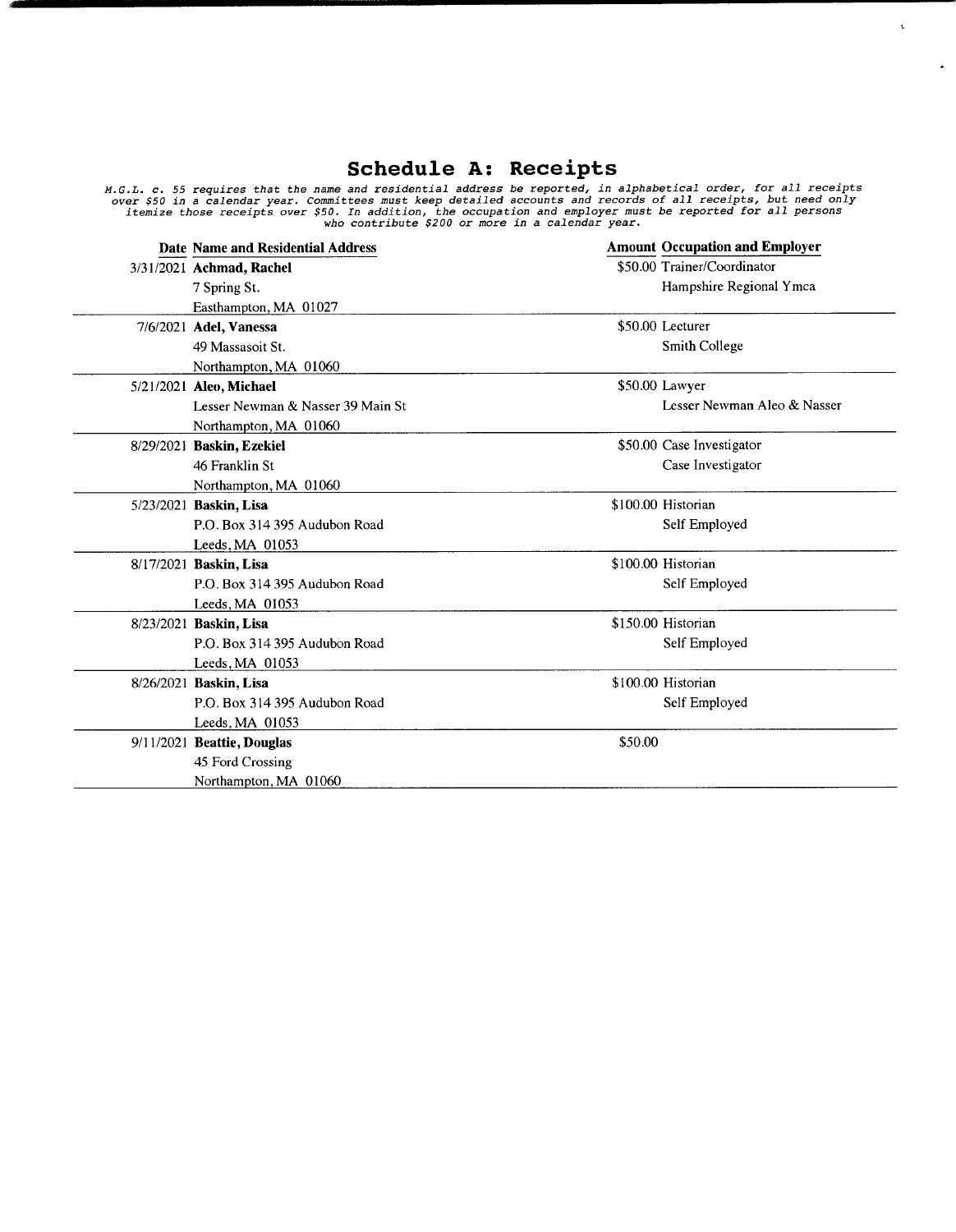| 8/29/2021 Bellavance Grace, Wren | \$50.00        |                                  |
|----------------------------------|----------------|----------------------------------|
| 19 Church Street                 |                |                                  |
| Northampton, MA 01060            |                |                                  |
| 4/22/2021 Bellerose, Sally       |                | \$100.00 Not Employed            |
| 19 Ford Crossing                 |                | Not Employed                     |
| Northampton, MA 01060            |                |                                  |
| 8/29/2021 Bezark, Catherine      |                | \$50.00 Hampshire College        |
| 300 Elm St 1                     |                | Hampshire College                |
| Northampton, MA 01060            |                |                                  |
| 3/28/2021 Blanchette, Madeline   |                | \$50.00 Attorney                 |
| 41 Valley Street                 |                | Self                             |
| Northampton, MA 01060            |                |                                  |
| 3/28/2021 Blanchette, Madeline   |                |                                  |
|                                  |                | \$50.00 Attorney                 |
| 41 Valley Street                 |                | Foster and Blanchette            |
| Northampton, MA 01060            |                |                                  |
| 3/21/2021 Boericke, Meredith     |                | \$50.00 Project Manager          |
| 59 Hobart Ave                    |                | Eversource                       |
| Braintree, MA 02184              |                |                                  |
| 5/16/2021 Bookbinder, Amy        |                | \$25.00 Not Employed             |
| 88 Grove Avenue                  |                | Not Employed                     |
| Leeds, MA 01053                  |                |                                  |
| 8/31/2021 Bookbinder, Amy        |                | \$25.00 Not Employed             |
| 88 Grove Avenue                  |                | Not Employed                     |
| Leeds, MA 01053                  |                |                                  |
| 4/19/2021 Box, Amelia            |                | \$25.00 Carpenter                |
| 66 Hillview Ave                  |                | Granite Works                    |
| Port Washington, NY 11050        |                |                                  |
| 5/19/2021 Box, Amelia            |                | \$25.00 Carpenter                |
| 66 Hillview Ave                  |                | Granite Works                    |
| Port Washington, NY 11050        |                |                                  |
| 4/27/2021 Britton, Laura         |                | \$25.00 Organizer                |
| 35 Ridgewood Ter                 |                | Massachusetts Jobs With Justice  |
| Easthampton, MA 01027            |                |                                  |
| 5/18/2021 Buttenwieser, Sarah    | \$50.00 Writer |                                  |
| 46 Franklin St                   |                | Self Employed                    |
| Northampton, MA 01060            |                |                                  |
| 8/30/2021 Buttenwieser, Sarah    | \$50.00 Writer |                                  |
| 46 Franklin St                   |                | Self Employed                    |
| Northampton, MA 01060            |                |                                  |
| 5/19/2021 Calero, Nichole        |                | \$25.00 Administrative Assistant |
| 10 Arlington St                  |                | Smith College                    |
| Easthampton, MA 01027            |                |                                  |
| 5/19/2021 Cannity, Daniel        |                | \$50.00 Instructional Design     |
| 167 South St 8b Unit 8b          |                | <b>Umass Amherst</b>             |
| Northampton, MA 01060            |                |                                  |
| 7/29/2021 Chaffee, Mary          |                | \$50.00 Not Employed             |
| 1554 Main St                     |                | Not Employed                     |
| Brewster, MA 02631               |                |                                  |
| 5/19/2021 Churchill, Amy Cahill  |                | \$25.00 Developer                |
| 23 Pinebrook Drive               |                | <b>IBM</b>                       |
| Easthampton, MA 01027            |                |                                  |
|                                  |                |                                  |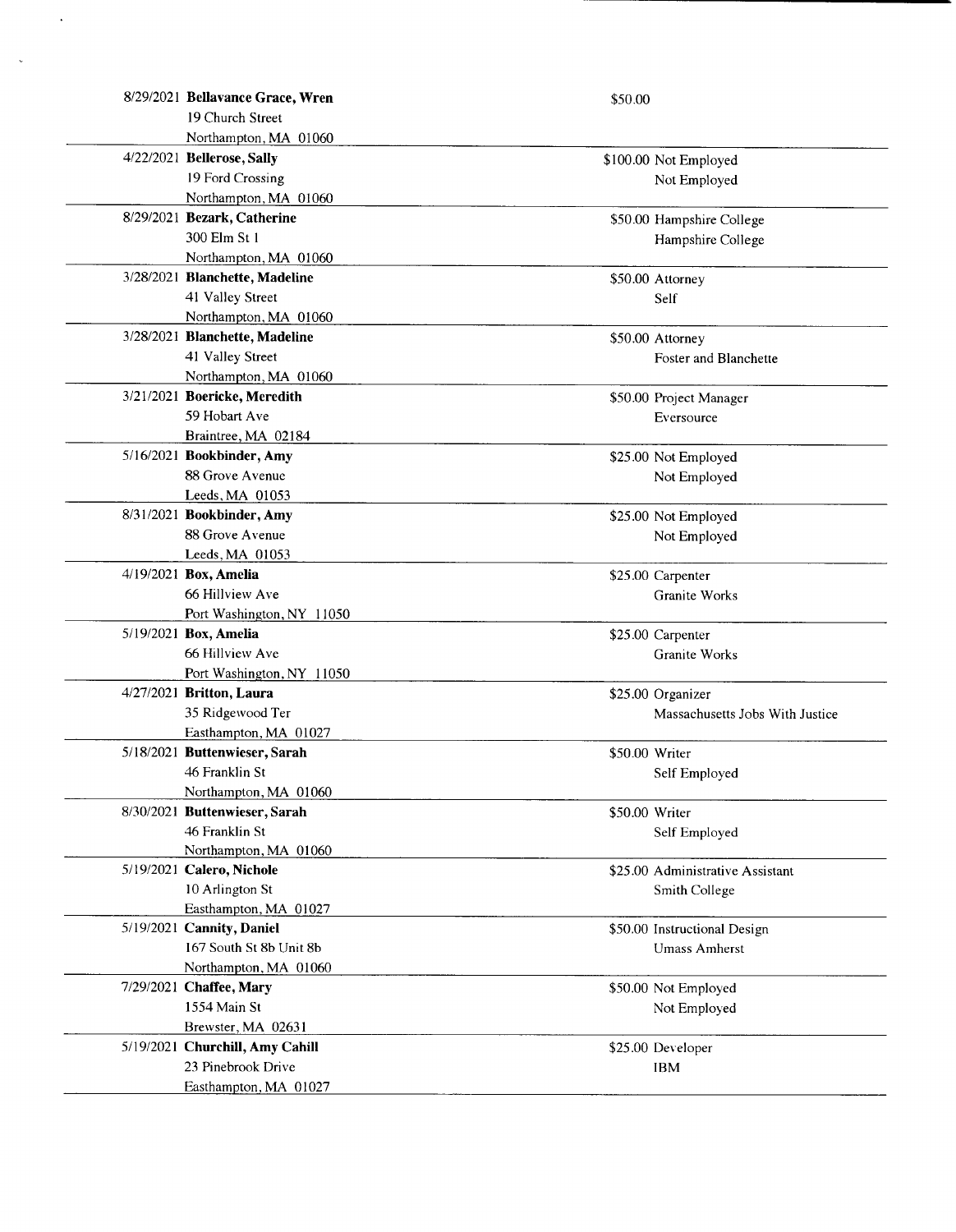| 5/23/2021 Coffin, Emily       |                | \$25.00 Social Worker                |
|-------------------------------|----------------|--------------------------------------|
| 80 Barrett St Unit D4         |                | <b>CHD</b>                           |
| Northampton, MA 01060         |                |                                      |
| 6/20/2021 Coffin, Emily       |                | \$25.00 Social Worker                |
| 80 Barrett St Unit D4         |                | <b>CHD</b>                           |
| Northampton, MA 01060         |                |                                      |
| 7/20/2021 Coffin, Emily       |                | \$25.00 Social Worker                |
| 80 Barrett St Unit D4         |                | <b>CHD</b>                           |
| Northampton, MA 01060         |                |                                      |
| 8/20/2021 Coffin, Emily       |                | \$25.00 Social Worker                |
| 80 Barrett St Unit D4         |                | <b>CHD</b>                           |
| Northampton, MA 01060         |                |                                      |
| 8/29/2021 Comerford, Jo       |                | \$100.00 State Senator               |
| P.O. Box 60190                |                | <b>State Senator</b>                 |
| Florence, MA 01062            |                |                                      |
| 5/20/2021 Coy, Oona           |                | \$200.00 Not Employed                |
| 1 Venturers Field Rd.         |                | Not Employed                         |
| Northampton, MA 01060         |                |                                      |
| 3/28/2021 Danh, Cinda         |                | \$100.00 Associate                   |
| 100 Sagamore St. Unit 306     |                | Actblue                              |
| Lynn, MA 01901                |                |                                      |
| 9/11/2021 Dasgupta, Nilanjana | \$50.00        |                                      |
| 49 Ford Crossing              |                |                                      |
| Northampton, MA 01060         |                |                                      |
| 5/22/2021 della Croce, Celina |                | \$30.00 Coordinator                  |
|                               |                | Tricontinental: Institute For Social |
| 59 Hinckley St                |                | Research                             |
| Leeds, MA 01053               |                |                                      |
| 8/31/2021 Doe, Sam            |                | \$25.00 Barista                      |
| 114 Concord Ave Apt 1         |                | Barista                              |
| MA                            |                |                                      |
| 4/10/2021 Dong, Dexter        | \$50.00 Nurse  |                                      |
| 4387 Marraco Dr               |                | Scripps Health                       |
| San Diego, CA 92115           |                |                                      |
| 8/29/2021 Donovan, Sean       |                | \$35.00 Advocate                     |
| 59 Coolidge Ave Fl 2          |                | Advocate                             |
| Northampton, MA 01060         |                |                                      |
| 4/30/2021 Dunning, Robbie     |                | \$25.00 Operations Worker            |
| 19 Marshall St Apt 1          |                | Movement Voter Project               |
| Somerville, MA 02145          |                |                                      |
| 5/21/2021 Dupont, Marissa     | \$50.00 COO    |                                      |
| 208 Mammoth Rd #3             |                | Onetesla                             |
| Lowell, MA 01854              |                |                                      |
| 5/20/2021 Eastman, Robert     |                | \$25.00 Landscape Designer           |
| 41 Orchard St                 |                | Self-employed                        |
| Northampton, MA 01060         |                |                                      |
| 4/4/2021 Elde, Kristen        | \$50.00 Editor |                                      |
| 41 Chestnut Avenue            |                | <b>Girl Scouts</b>                   |
| Leeds, MA 01053               |                |                                      |
| 5/9/2021 Elde, Kristen        | \$50.00 Editor |                                      |
| 41 Chestnut Avenue            |                | <b>Girl Scouts</b>                   |
| Leeds, MA 01053               |                |                                      |

 $\bar{\bar{z}}$ 

 $\ddot{\bullet}$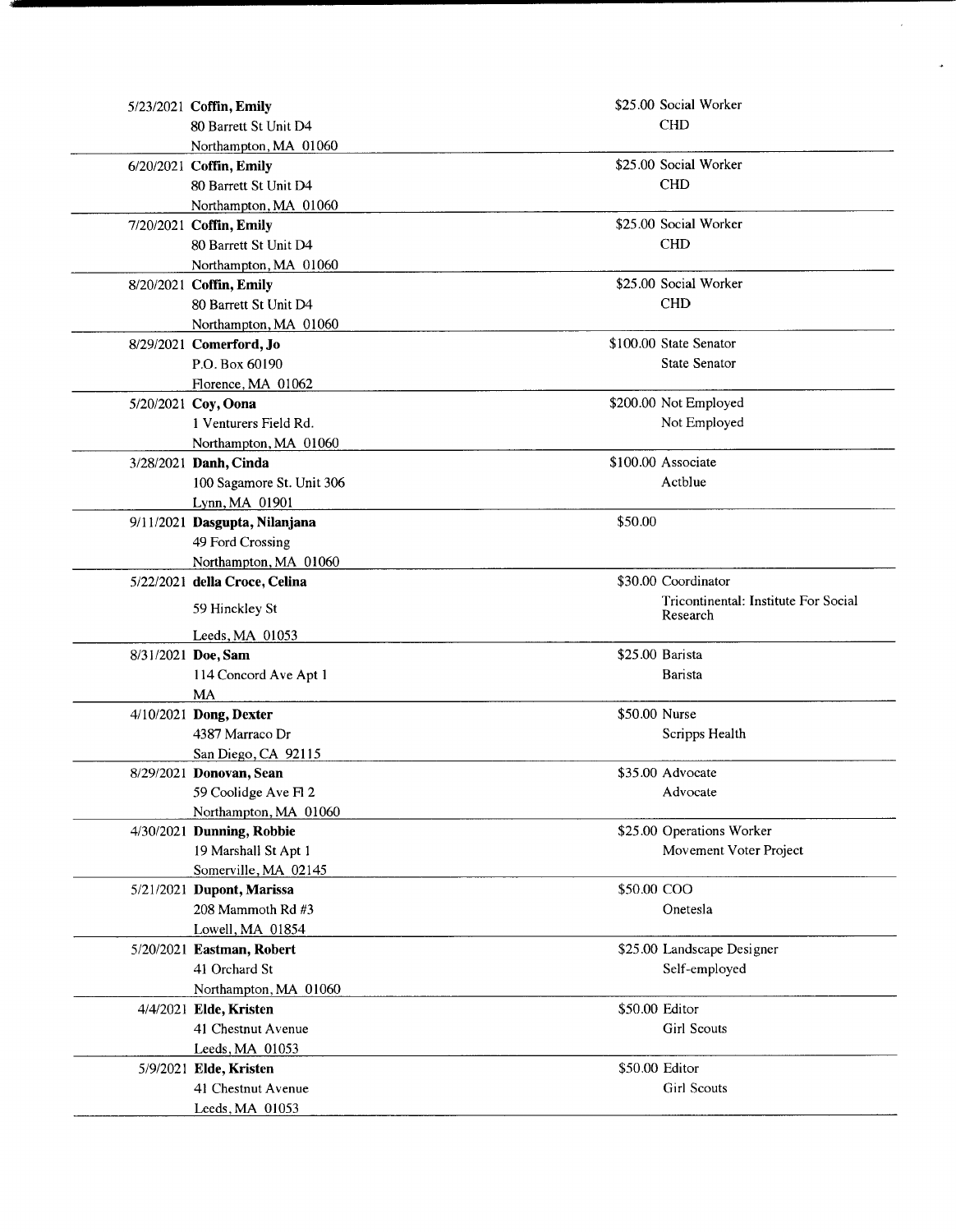| 6/6/2021 Elde, Kristen                     |                | \$50.00 Editor                                     |
|--------------------------------------------|----------------|----------------------------------------------------|
| 41 Chestnut Avenue                         |                | <b>Girl Scouts</b>                                 |
| Leeds, MA 01053                            |                |                                                    |
| 7/4/2021 Elde, Kristen                     | \$50.00 Editor |                                                    |
| 41 Chestnut Avenue                         |                | <b>Girl Scouts</b>                                 |
| Leeds, MA 01053                            |                |                                                    |
| 8/3/2021 Elde, Kristen                     | \$50.00 Editor |                                                    |
| 41 Chestnut Avenue                         |                | <b>Girl Scouts</b>                                 |
| Leeds, MA 01053                            |                |                                                    |
| 9/3/2021 Elde, Kristen                     | \$50.00 Editor |                                                    |
| 41 Chestnut Avenue                         |                | <b>Girl Scouts</b>                                 |
| Leeds, MA 01053                            |                |                                                    |
| 8/22/2021 Elkins, Barbara                  |                | \$50.00 Not Employed                               |
| 230 Emerson Way                            |                | Not Employed                                       |
| Northampton, MA 01060                      |                |                                                    |
| 8/30/2021 Elkins, Barbara                  |                | \$100.00 Not Employed                              |
| 230 Emerson Way                            |                | Not Employed                                       |
| Northampton, MA 01060                      |                |                                                    |
| 4/21/2021 Elkins, Sara                     |                | \$20.00 Not Employed                               |
| 73 Barrett St. Apt. 6206                   |                | Not Employed                                       |
| Northampton, MA 01060                      |                |                                                    |
| 5/20/2021 Farrer, Emily                    |                | \$15.00 Waitress                                   |
| 25 Eldridge St                             |                | Berkley Beer Co                                    |
| Taunton, MA 02780                          |                |                                                    |
| 4/3/2021 Fishel, Shanna                    |                | \$100.00 Not Employed                              |
| 236 Chesterfield Road                      |                |                                                    |
| Leeds, MA 01053                            |                | Not Employed                                       |
| 8/29/2021 Fishel, Shanna                   |                | \$100.00 Social Worker                             |
| 236 Chesterfield Road                      |                | <b>CHD</b>                                         |
| Leeds, MA 01053                            |                |                                                    |
| 8/26/2021 Flynn, Kelsey                    |                |                                                    |
|                                            |                | \$50.00 e-commerce<br>E-Commerce                   |
| 15 Edwards Square<br>Northampton, MA 01060 |                |                                                    |
| 4/10/2021 Fontes, Ana Lua                  |                |                                                    |
|                                            | \$27.00 Nanny  |                                                    |
| 255 Sargeant St                            |                | Family                                             |
| Holyoke, MA 01040                          |                |                                                    |
| 5/19/2021 Foote, Brian                     |                | \$10.00 Director of Arts and Culture               |
| 58 Belmont Ave<br>Northampton, MA 01060    |                | City of Northampton                                |
| 3/28/2021 Foster, Karen                    |                | \$40.00 Nonprofit Director                         |
| 155 Grove St.                              |                | All Out Adventures                                 |
| Northampton, MA 01060                      |                |                                                    |
| 8/29/2021 Fox, Mollie                      |                | \$50.00 Not Employed                               |
| 24 Water Street                            |                | Not Employed                                       |
| Leeds, MA 01053                            |                |                                                    |
| 4/16/2021 Friel, Ani                       | \$100.00       | Senior Enrollment & Match Support<br>Specialist    |
| 25 Long Avenue                             |                | Big Sister Association of Greater<br><b>Boston</b> |
| Boston, MA 02134                           |                |                                                    |
| 5/27/2021 Gates, Mira                      |                | \$25.00 Project Manager                            |
| 11 Picard Cir                              |                | Pv Squared                                         |
| Esathampton, MA                            |                |                                                    |

 $\ddot{\phantom{1}}$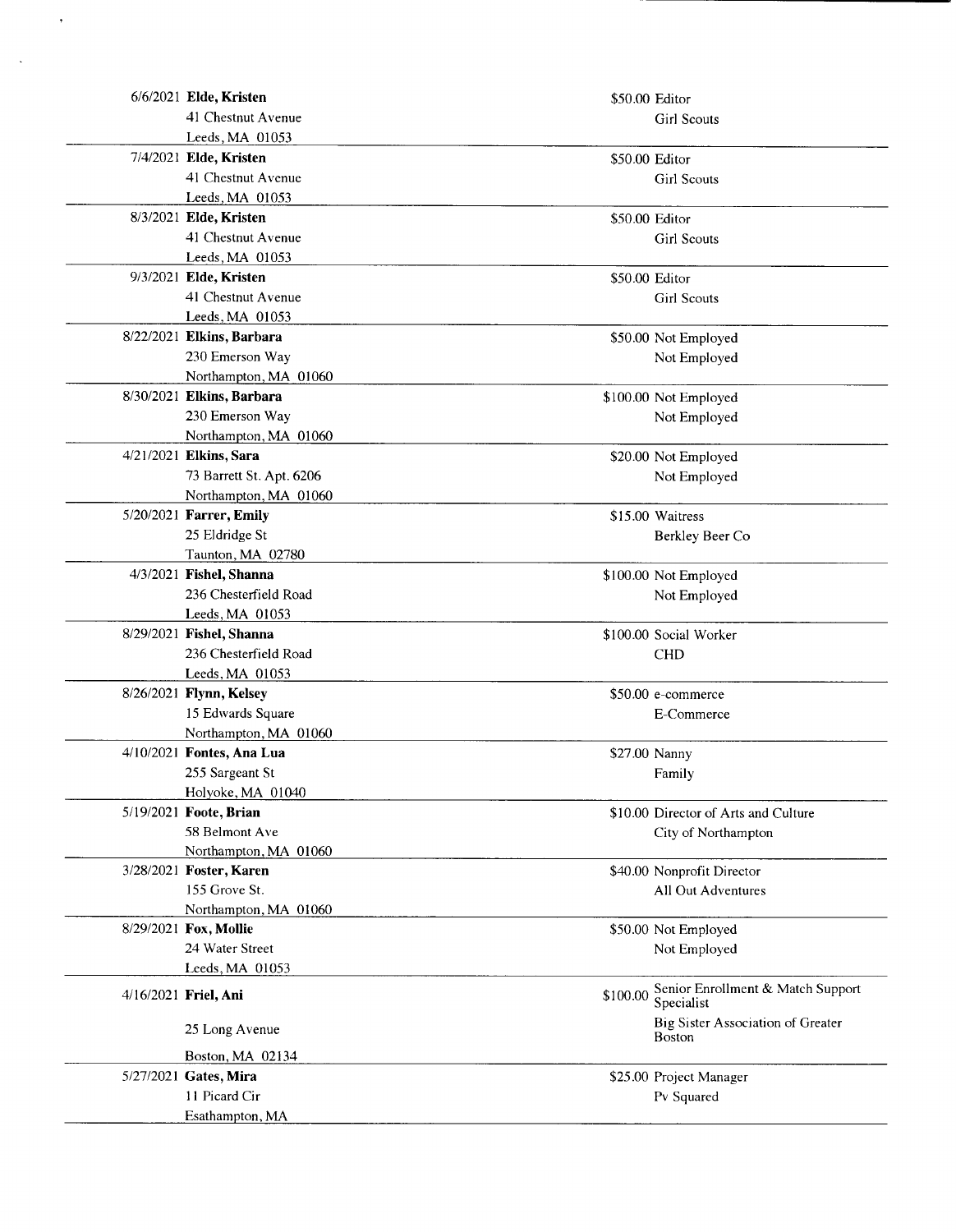| 9/11/2021 Gillespie, Peggy         | \$60.00          |                                                |
|------------------------------------|------------------|------------------------------------------------|
| 61 Ford Xing                       |                  |                                                |
| Northampton, MA 01060              |                  |                                                |
| 8/29/2021 Goff, Gregory            |                  | \$50.00 Consultant                             |
| 140 Williams St                    |                  | Consultant                                     |
| Northampton, MA 01060              |                  |                                                |
| 4/5/2021 Gore, Alaryce             |                  | \$100.00 Not Employed                          |
| 3591 S Kernan                      |                  | Not Employed                                   |
| Jacksonville, FL 32224             |                  |                                                |
| 5/4/2021 Gore, Jamila              | \$431.77         |                                                |
| 51 Village Hill Road, #301         |                  |                                                |
| Northampton, MA 01060              |                  |                                                |
| 6/20/2021 Groux, Miranda           |                  | \$50.00 Administrative Associate               |
| 1422 Mammoth Road                  |                  | <b>Amherst Survival Center</b>                 |
| Dracut, MA 01826                   |                  |                                                |
| 8/20/2021 Gyovai, Hannah           |                  | \$35.00 Self Employed                          |
| 113 Nonotuck St                    |                  | Self Employed                                  |
| Florence, MA 01062                 |                  |                                                |
| 4/22/2021 Hayden, Rosamond         |                  | \$25.00 Bookseller                             |
| 158 King St.                       |                  | Broadside Bookshop                             |
| Northampton, MA 01060              |                  |                                                |
| 5/16/2021 Heisig, Laura            |                  | \$50.00 Not Employed                           |
| 83 G St                            |                  | Not Employed                                   |
| Turners Falls, MA 01376            |                  |                                                |
| 4/14/2021 Horton, Christina        |                  | \$30.00 sanitation worker                      |
| 65 Pumpkin Hollow Rd               |                  | Pedal People                                   |
| Great Barrington, MA 01230         |                  |                                                |
| 7/30/2021 Horton, Nicholas         | \$100.00 Teacher |                                                |
| 341 Prospect Street                |                  | Amherst College                                |
| Northampton, MA 01060              |                  |                                                |
| 3/28/2021 Irizarry-gerould, Yamila |                  | \$36.00 Analyst                                |
| 14a North Farms Road               |                  | Verite                                         |
| Haydenville, MA 01039              |                  |                                                |
| 8/29/2021 Issler, Roberta          | \$75.00          |                                                |
| 163 Round Hill Road                |                  |                                                |
| Northampton, MA 01060              |                  |                                                |
| 5/23/2021 Jarrett, Alexander       |                  | \$25.00 Hauling                                |
| 8 High St                          |                  | Pedal People Cooperative Inc.                  |
| Florence, MA 01062                 |                  |                                                |
| 5/22/2021 Jewell, Tiffany          |                  | \$100.00 Antiracist educator consultant author |
| 15 Indian Hill                     |                  | Montessori School of Northampton               |
| Florence, MA 01062                 |                  |                                                |
| 8/29/2021 Kelner, Morgan           | \$50.00          |                                                |
| MA                                 |                  |                                                |
| 8/3/2021 King, Dovie               |                  | \$50.00 Lawyer                                 |
| 40 Bow Road                        |                  | Self Employed                                  |
| Wayland, MA 01778                  |                  |                                                |
| 5/13/2021 Klein, Alisa             |                  | \$25.00 Officer for Partnerships               |
| 18 Chestnut Avenue                 |                  | Proteus Fund                                   |
| Leeds, MA 01053                    |                  |                                                |
|                                    |                  |                                                |

 $\ddot{\phantom{0}}$ 

 $\ddot{\phantom{0}}$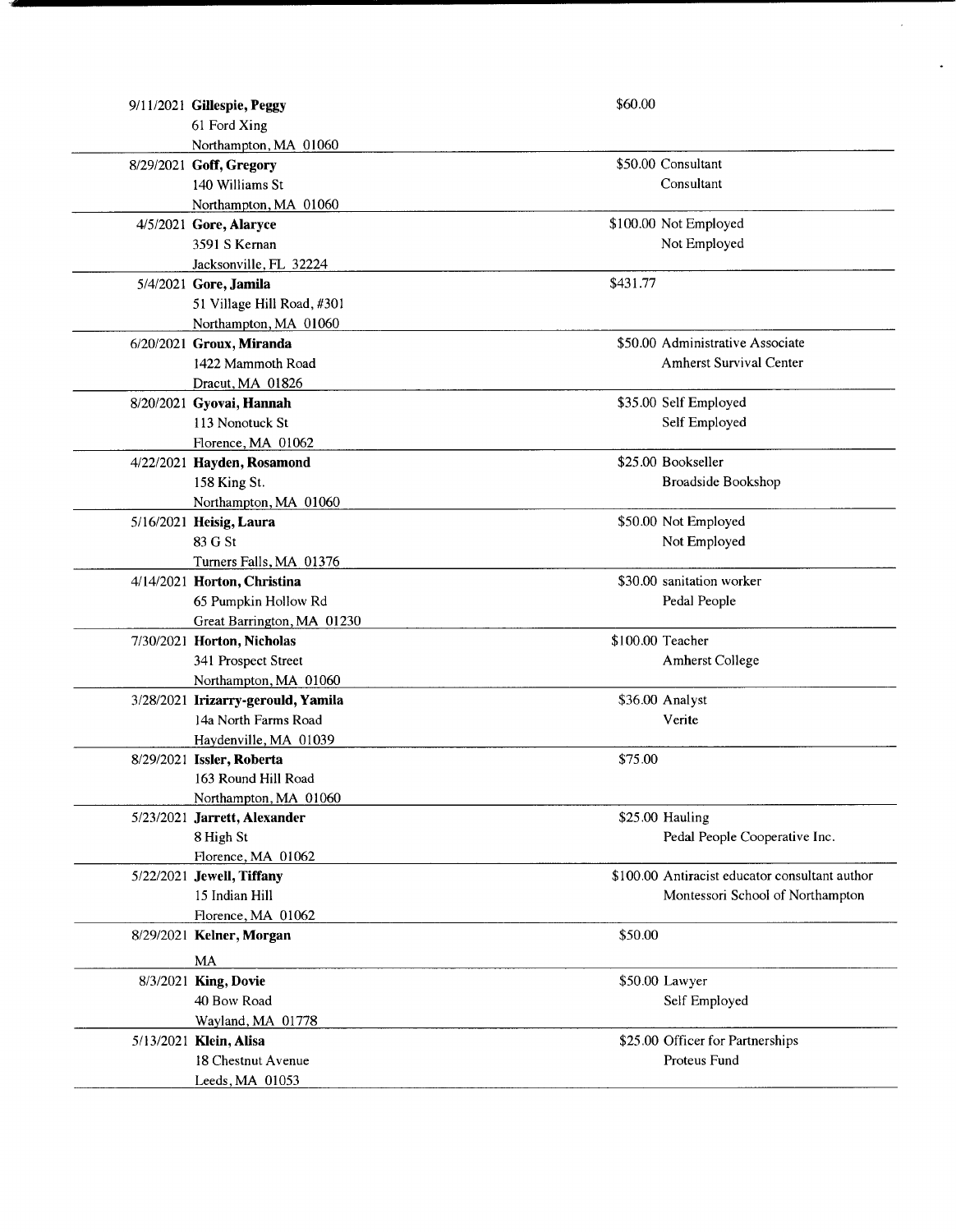| 5/20/2021 Kotel, Amy                            |          | \$25.00 Personal Trainer     |
|-------------------------------------------------|----------|------------------------------|
| 56 Dunphy Drive                                 |          | Self Employed                |
| Florence, MA 01062                              |          |                              |
| 6/3/2021 Kruckemeyer, Katherine                 |          | \$100.00 Folklorist          |
| 63 Fairfield Ave                                |          | Self Employed                |
| Holyoke, MA 01041                               |          |                              |
| 8/29/2021 LaBarge, Marianne                     |          | \$50.00 City Councilor       |
| 698 Westhampton Road                            |          | City of Northampton          |
| Florence, MA 01062                              |          |                              |
| 5/16/2021 LaChapelle, Nicole                    |          | \$15.00 Mayor                |
| 123 East Street                                 |          | City of Easthampton          |
| Easthampton, MA 01027                           |          |                              |
| 6/20/2021 LaChapelle, Nicole                    |          | \$15.00 Mayor                |
| 123 East Street                                 |          | City of Easthampton          |
| Easthampton, MA 01027                           |          |                              |
| 7/16/2021 LaChapelle, Nicole                    |          | \$15.00 Mayor                |
| 123 East Street                                 |          | City of Easthampton          |
| Easthampton, MA 01027                           |          |                              |
| 8/16/2021 LaChapelle, Nicole                    |          | \$15.00 Mayor                |
| 123 East Street                                 |          | City of Easthampton          |
| Easthampton, MA 01027                           |          |                              |
| 5/18/2021 Lombard, Elizabeth                    |          | \$50.00 Not Employed         |
| 39 Munroe St                                    |          | Not Employed                 |
| Northampton, MA 01060                           |          |                              |
| 7/15/2021 MA Women's Political Caucus PAC       | \$100.00 |                              |
| 89 South Street, Suite 603                      |          |                              |
| Boston, MA 02111                                |          | 80122                        |
| 5/20/2021 Maguire, Christine                    |          | \$25.00 Attorney             |
| 340 North Street                                |          | Zwicker & Associates         |
| Georgetown, MA 01833                            |          |                              |
| 3/28/2021 Maiore, Rachel<br>392 Chesterfield Rd |          | \$20.00 City Councilor       |
| Leeds, MA 01053                                 |          | City of Northampton          |
| 5/3/2021 Malone, Kendra                         |          | \$100.00 Restaurant Manager  |
| 378 B Northampton Rd                            |          | <b>Blue Heron Restaurant</b> |
| Amherst, MA 01002                               |          |                              |
| 3/28/2021 Manley, Renee                         |          | \$25.00 Central Processing   |
| 115 Kent Rd                                     |          | <b>VA</b>                    |
| Springfield, MA 01129                           |          |                              |
| 5/23/2021 Manley, Renee                         |          | \$25.00 Not Employed         |
| 115 Kent Rd                                     |          | Not Employed                 |
| Springfield, MA 01129                           |          |                              |
| 6/6/2021 Manley, Renee                          |          | \$25.00 Not Employed         |
| 115 Kent Rd                                     |          | Not Employed                 |
| Springfield, MA 01129                           |          |                              |
| 8/31/2021 Maria Robinson Committee              | \$100.00 |                              |
| 78 Hastings Street                              |          |                              |
| Framingham, MA 01701                            |          | 17035                        |
| 3/28/2021 Marseglia, Cesi                       |          | \$25.00 Prep Cook            |
| 8 Nash Hill Road                                |          | Bread Euphoria               |
| Williamsburg, MA 01096                          |          |                              |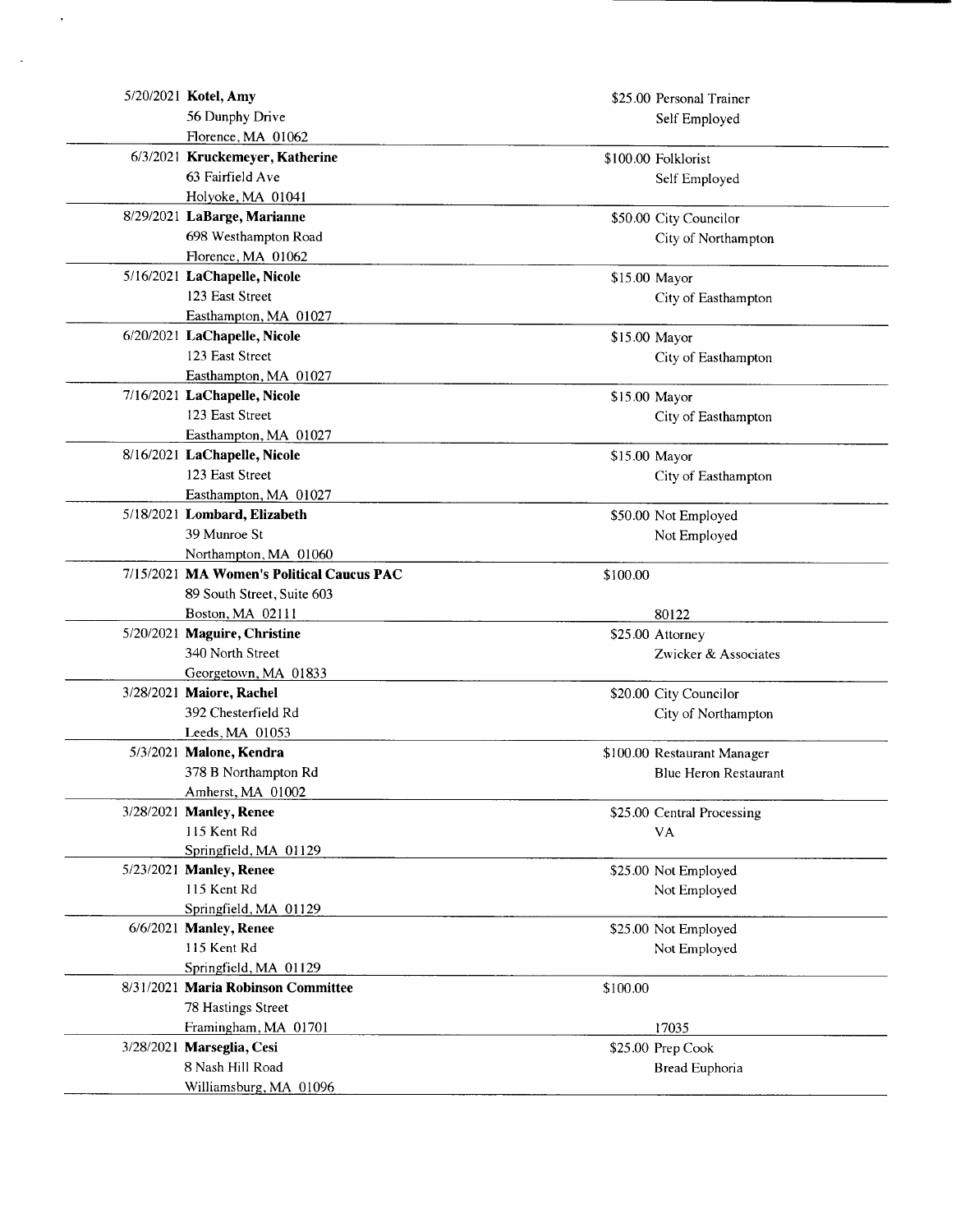| 5/20/2021 Martin, Caitlin            |                  | \$25.00 Teacher                        |
|--------------------------------------|------------------|----------------------------------------|
| 104 Dunphy Dr                        |                  | <b>SPS</b>                             |
| Florence, MA 01062                   |                  |                                        |
| 8/29/2021 McKenna, Mary              | \$50.00          |                                        |
| 89 Florence Street                   |                  |                                        |
| Leeds, MA 01053                      |                  |                                        |
| 4/7/2021 McQueen, Jeff               |                  | \$250.00 Not Employed                  |
| 156 Shutesbury Road                  |                  | Not Employed                           |
| Amherst, MA 01002                    |                  |                                        |
| 8/23/2021 Meeropol, Ellen and Robert |                  | \$100.00 Not Employed                  |
| 84 Musante Dr                        |                  | Not Employed                           |
| Northampton, MA 01060                |                  |                                        |
| 3/28/2021 Melcher, Dale              |                  | \$100.00 Labor Educator                |
| 61 Lyman Road                        |                  | University of Massachusetts            |
| Northampton, MA 01060                |                  |                                        |
| 4/8/2021 Mengwasser, Dana            |                  | \$50.00 Educator                       |
| 18 Haywood Street                    |                  | Collaborative For Educational Services |
| Greenfield, MA 01301                 |                  |                                        |
| 5/20/2021 Midnight, Dori             |                  | \$50.00 Self Employed                  |
| 25 A Hancock St                      |                  | Self                                   |
| Northampton, MA 01060                |                  |                                        |
| 8/29/2021 Moon, Helen                |                  | \$50.00 Registered Nurse               |
| 37 Deerfield St                      |                  | <b>Registered Nurse</b>                |
| Pittsfield, MA 01201                 |                  |                                        |
| 5/22/2021 Moushabeck, Hannah         |                  | \$25.00 Publishing                     |
| 107 Pine Street                      |                  | Quarto                                 |
| Amherst, MA 01002                    |                  |                                        |
| 6/16/2021 Nathan, Martha             | \$100.00 Retired |                                        |
| 24 Massasoit Street                  |                  |                                        |
| Northampton, MA 01060                |                  |                                        |
| 8/29/2021 Nathan, Martha             | \$100.00 Retired |                                        |
| 24 Massasoit Street                  |                  |                                        |
| Northampton, MA 01060                |                  |                                        |
| 8/28/2021 Newton, Wendy              |                  | \$25.00 Not Employed                   |
| 211 North Street                     |                  | Not Employed                           |
| Northampton, MA 01060                |                  |                                        |
| 3/28/2021 Nye, Jennifer L.           |                  | \$50.00 Professor                      |
| 49 Prospect St.                      |                  | <b>UMASS Amherst</b>                   |
| Northampton, MA 01060                |                  |                                        |
| 5/2/2021 Nye, Jennifer L.            |                  | \$25.00 Professor                      |
| 49 Prospect St.                      |                  | <b>Umass Amherst</b>                   |
| Northampton, MA 01060                |                  |                                        |
| 5/19/2021 Nye, Jennifer L.           |                  | \$52.00 Professor                      |
| 49 Prospect St.                      |                  | <b>Umass Amherst</b>                   |
| Northampton, MA 01060                |                  |                                        |
| 4/1/2021 Odgers, Mary                |                  | \$40.00 Executive Assistant            |
| 97 Glendale Road                     |                  | <b>Amherst College</b>                 |
| Florence, MA 01062                   |                  |                                        |
| 6/20/2021 Odgers, Mary               |                  | \$25.00 Executive Assistant            |
| 97 Glendale Road                     |                  | Amherst College                        |
| Florence, MA 01062                   |                  |                                        |

 $\overline{\phantom{a}}$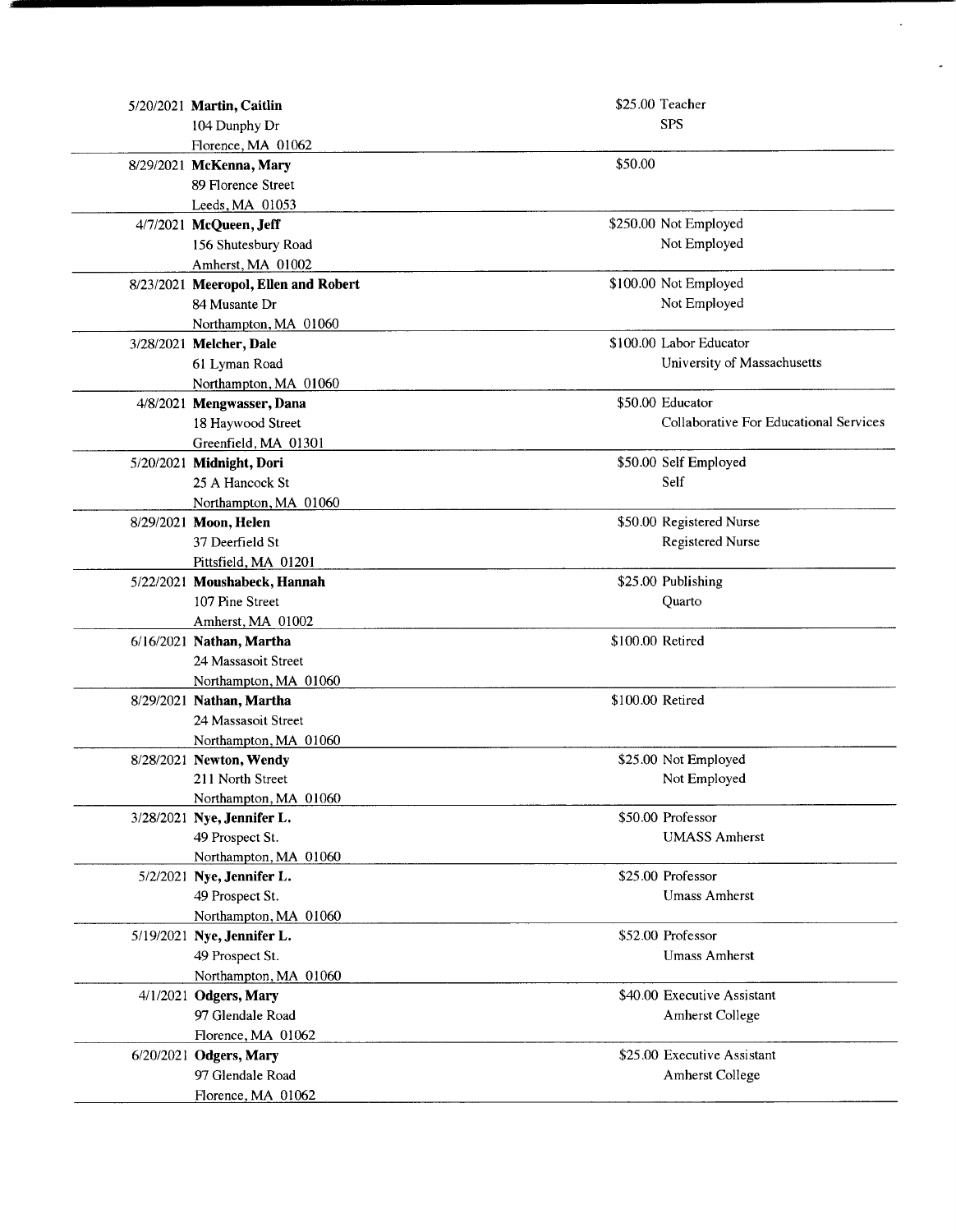| 5/20/2021 Oppenheim, Carolyn    |          | \$25.00 Not Employed          |
|---------------------------------|----------|-------------------------------|
| 3 Montview Ave.                 |          | Not Employed                  |
| Northampton, MA 01060           |          |                               |
| 3/28/2021 Pachios, Amanda       |          | \$25.00 Not Employed          |
| 240 Locust St.                  |          |                               |
| Holyoke, MA 01040               |          |                               |
| 9/11/2021 Papouchis, Nicholas   | \$100.00 |                               |
| 74 Village Hill Rd Apt 2n       |          |                               |
| Northampton, MA 01060           |          |                               |
| 3/31/2021 Pinschmidt, Alexandra |          | \$100.00 Nonprofit            |
| 7 Solar Circle                  |          | Self                          |
| Haydenville, MA 01039           |          |                               |
| 3/28/2021 Raelin, Melanie       |          | \$100.00 Not Employed         |
| 61 Brewster Road                |          | None                          |
| Medford, MA 02153               |          |                               |
| 3/31/2021 Rausch, Becca         |          | \$25.00 Senator               |
| 433 Central Ave.                |          | Commonwealth of Massachusetts |
| Needham, MA 02492               |          |                               |
| 8/28/2021 Ravikumar, Ashwin     |          | \$50.00 Professor             |
| 99 East Pleasant Street         |          | Professor                     |
| Amherst, MA 01002               |          |                               |
| 5/31/2021 Reber, Andrea         |          | \$100.00 Not Employed         |
| 65 Franklin St                  |          | Not Employed                  |
| Northampton, MA 01060           |          |                               |
| 8/30/2021 Riddell, Tom          |          | \$50.00 Not Employed          |
| 33 Aldrich Street               |          | Not Employed                  |
| Northampton, MA 01060           |          |                               |
| 3/31/2021 Robinson, Maria       |          | \$50.00 State Representative  |
| 560 Edgell Road                 |          | Commonwealth of Massachusetts |
| Framingham, MA 01701            |          |                               |
| 5/16/2021 Robson, Jennifer      |          | \$20.00 Educator              |
| 32 Glen St                      |          | Agawam Public Schools         |
| Holyoke, MA 01040               |          |                               |
| 8/20/2021 Sabadosa, Lindsay     |          | \$100.00 State Representative |
| 237 Riverside Drive             |          | State Representative          |
| Florence, MA 01062              |          |                               |
| 9/5/2021 Schwartz, Pamela       |          | \$150.00 Consultant           |
| 22 Columbus Avenue              |          | Consultant                    |
| Northampton, MA 01060           |          |                               |
| 4/1/2021 Sednek, Sam            |          | \$100.00 Librarian            |
| 47 West Wyoming Avenue          |          | Medford                       |
| Melrose, MA 02176               |          |                               |
| 5/22/2021 Sednek, Sam           |          | \$25.00 Librarian             |
| 47 West Wyoming Avenue          |          | Medford                       |
| Melrose, MA 02176               |          |                               |
| 8/20/2021 Serrani, Tish         |          | \$100.00 Not Employed         |
| 520 Florence Rd.                |          | Not Employed                  |
| Florence, MA 01062              |          |                               |
| 8/29/2021 Simon, Alan           | \$50.00  |                               |
| 49 Ford Crossing                |          |                               |
| Northampton, MA 01060           |          |                               |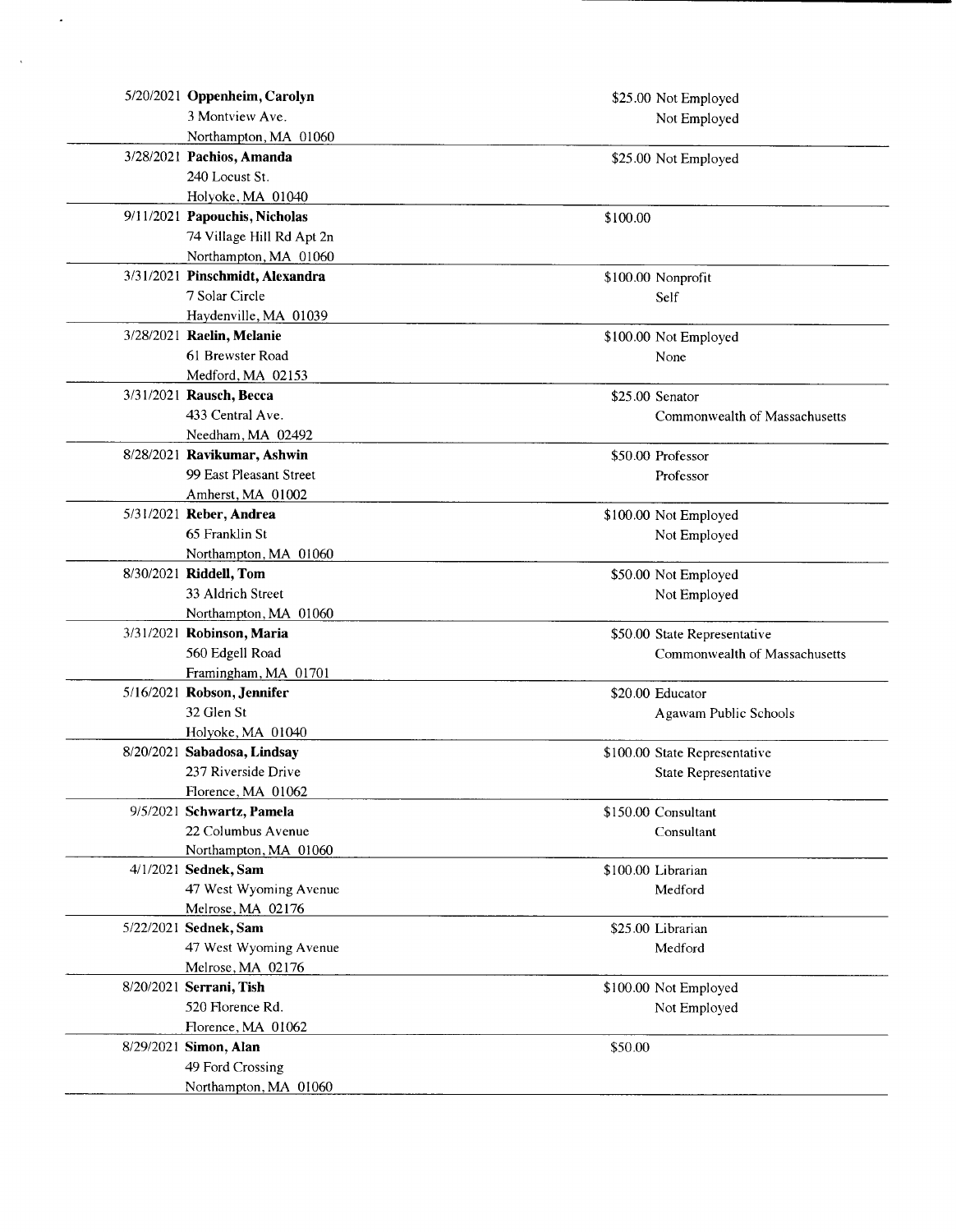| 3/21/2021 Slysz, Stephanie                        |               | \$25.00 Executive Administrator |
|---------------------------------------------------|---------------|---------------------------------|
| 19 Straits Rd.                                    |               | Representus                     |
| Hatfield, MA 01038                                |               |                                 |
| 3/31/2021 Smith, Mistinguette                     |               | \$100.00 management consultant  |
| 80 Damon Road #2304                               |               | Self Employed                   |
| Northampton, MA 01060                             |               |                                 |
| 5/20/2021 Spencer-bunch, Allyson                  |               | \$50.00 Teacher                 |
| 59 Nonotuck St Fl 2 Rear Entrance                 |               | Northampton                     |
| Florence, MA 01062                                |               |                                 |
| 7/9/2021 Spencer-bunch, Allyson                   |               | \$25.00 Teacher                 |
| 59 Nonotuck St Fl 2 Rear Entrance                 |               | Northampton                     |
| Florence, MA 01062                                |               |                                 |
| 7/29/2021 Spencer-bunch, Allyson                  |               | \$25.00 Teacher                 |
| 59 Nonotuck St Fl 2 Rear Entrance                 |               | Northampton                     |
| Florence, MA 01062                                |               |                                 |
| 5/22/2021 Sullivan, Michelle                      |               | \$10.00 Teacher                 |
| 949 Ryan Rd                                       |               | <b>HCELC</b>                    |
| Florence, MA 01062                                |               |                                 |
| 5/20/2021 Tanudjaja, Amber                        |               | \$10.00 Lighting Technician     |
| 1095 Westhampton Rd                               |               | Down Right Productions          |
| Florence, MA 01062                                |               |                                 |
| 8/30/2021 United Food and Commercial Workers 1459 | \$250.00      |                                 |
| 33 Eastland Street                                |               |                                 |
| Springfield, MA 01101                             |               |                                 |
| 3/14/2021 Vincent, Helene                         |               | \$100.00 Not Employed           |
| 33 Bay State Road                                 |               |                                 |
| Boston, MA 02215                                  |               |                                 |
| 3/28/2021 Voss, Susan                             |               | \$250.00 Professor              |
| 89 Ridgewood Terrace                              |               | Smith College                   |
| Northampton, MA 01060                             |               |                                 |
| 5/19/2021 Walker, Kate                            |               | \$25.00 Academic Advisor        |
| 61 Silver St.                                     |               | Greenfield Community College    |
| Greenfield, MA 01301                              |               |                                 |
| 5/20/2021 Walker, Rachel                          | \$25.00 Nurse |                                 |
| 112 Island Rd                                     |               | University of Massachusetts     |
| Northampton, MA 01060                             |               |                                 |
| 4/27/2021 Wilpan, Seth                            |               | \$25.00 Not Employed            |
| 971 Ryan Rd                                       |               | Not Employed                    |
| Florence, MA 01062                                |               |                                 |
| 7/22/2021 Woodring, Ruth                          |               | \$50.00 Waste Hauler            |
| 8 High St                                         |               | Pedal People Cooperative Inc.   |
| Florence, MA 01062                                |               |                                 |
| <b>Total Itemized Receipts:</b>                   | \$8,481.77    |                                 |
| <b>Total Unitemized Receipts:</b>                 | \$0.00        |                                 |
| <b>Total Receipts:</b>                            | \$8,481.77    |                                 |

 $\hat{\mathbf{r}}$ 

 $\mathbf{v}$ 

gimow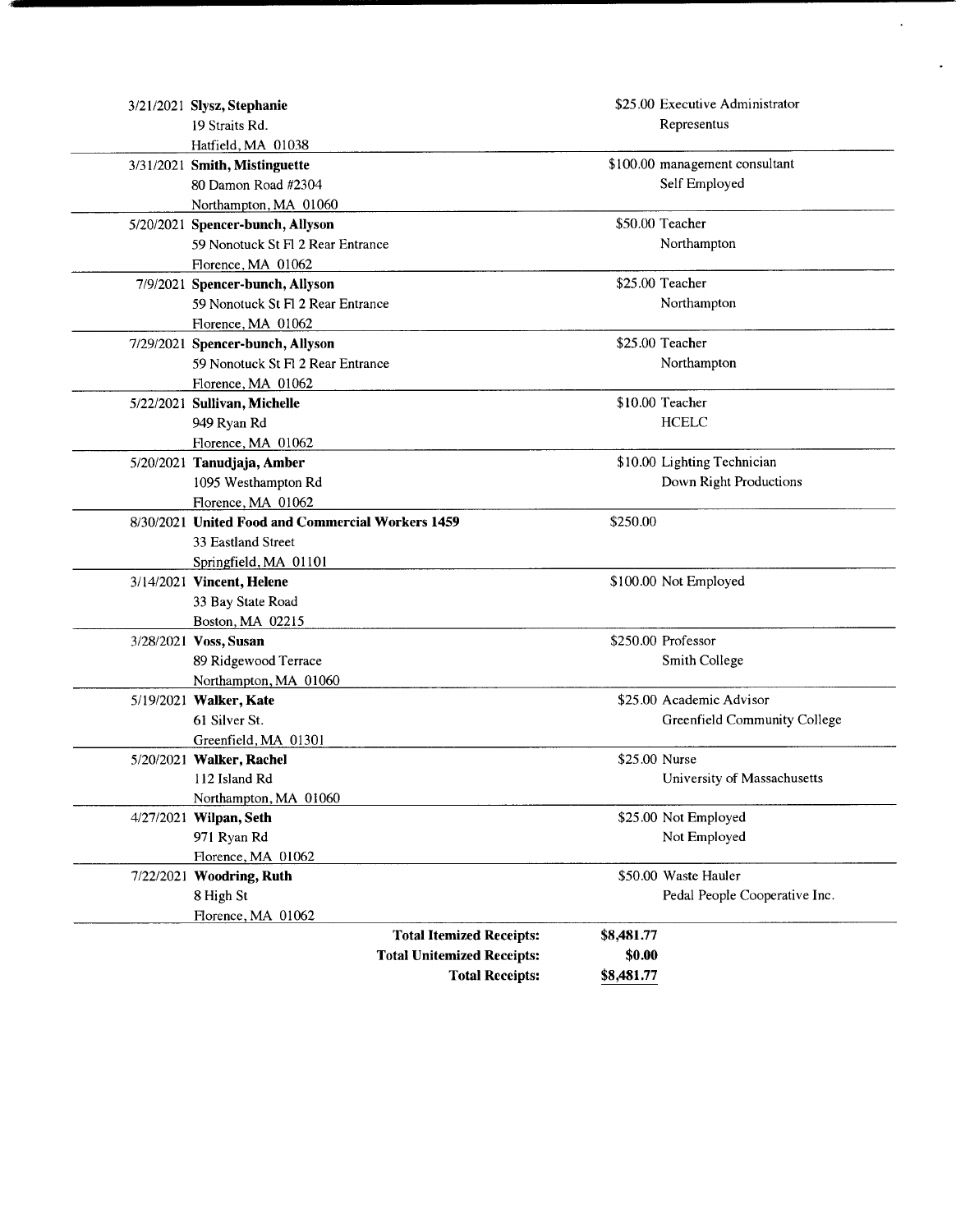## Schedule B: Expenditures

 $\mathcal{A}$ 

 $\ddot{\phantom{a}}$ 

M.G.L. c. 55 requires committees to list, in alphabetical order, all expenditures over \$50 in a reporting perio<br>Committees must keep detailed accounts and records of all expenditures, but need only itemize those over \$50.<br>

|              | Date Name and Address                   | <b>Amount Purpose</b>                                                   |
|--------------|-----------------------------------------|-------------------------------------------------------------------------|
|              | 4/3/2021 Bueno Y Sano                   | \$8.00 Lunch During Signature Tabling                                   |
|              | 134 Main Street                         |                                                                         |
|              | Northampton, MA 01060                   |                                                                         |
|              | 5/21/2021 Collective Copies             | \$169.38 Door Hangers For Canvassing                                    |
|              | 93 Main Street                          |                                                                         |
|              | Florence, MA 01062                      |                                                                         |
|              | 8/11/2021 Collective Copies             | \$323.65 Door Hangers For Canvassing                                    |
|              | 93 Main Street                          |                                                                         |
|              | Florence, MA 01062                      |                                                                         |
|              | 9/8/2021 Collective Copies              | \$227.11 Palm Cards For Canvassing                                      |
|              | 93 Main Street                          |                                                                         |
|              | Florence, MA 01062                      |                                                                         |
| 4/3/2021 CVS |                                         | Pens, Sanitizing Wipes, Candy For<br>Signature Tabling<br>\$26.42       |
|              | 90 Main Street                          |                                                                         |
|              | Northampton, MA 01060                   |                                                                         |
|              | 5/5/2021 Gore, Jamila                   | \$431.77                                                                |
|              | 51 Village Hill Road, #301              |                                                                         |
|              | Northampton, MA 01060                   |                                                                         |
|              | 6/16/2021 Kim Chin Gibbons              | Cash Payment For Musical Performance<br>At Campaign Kickoff<br>\$100.00 |
|              | Northampton, MA 01060                   |                                                                         |
|              | 5/24/2021 Mail Chimp                    | \$15.93 Campaign Mass Emails                                            |
|              | 6/3/2021 Massachusetts Democratic Party | \$500.00 For Vote Builder Services                                      |
|              | MA                                      |                                                                         |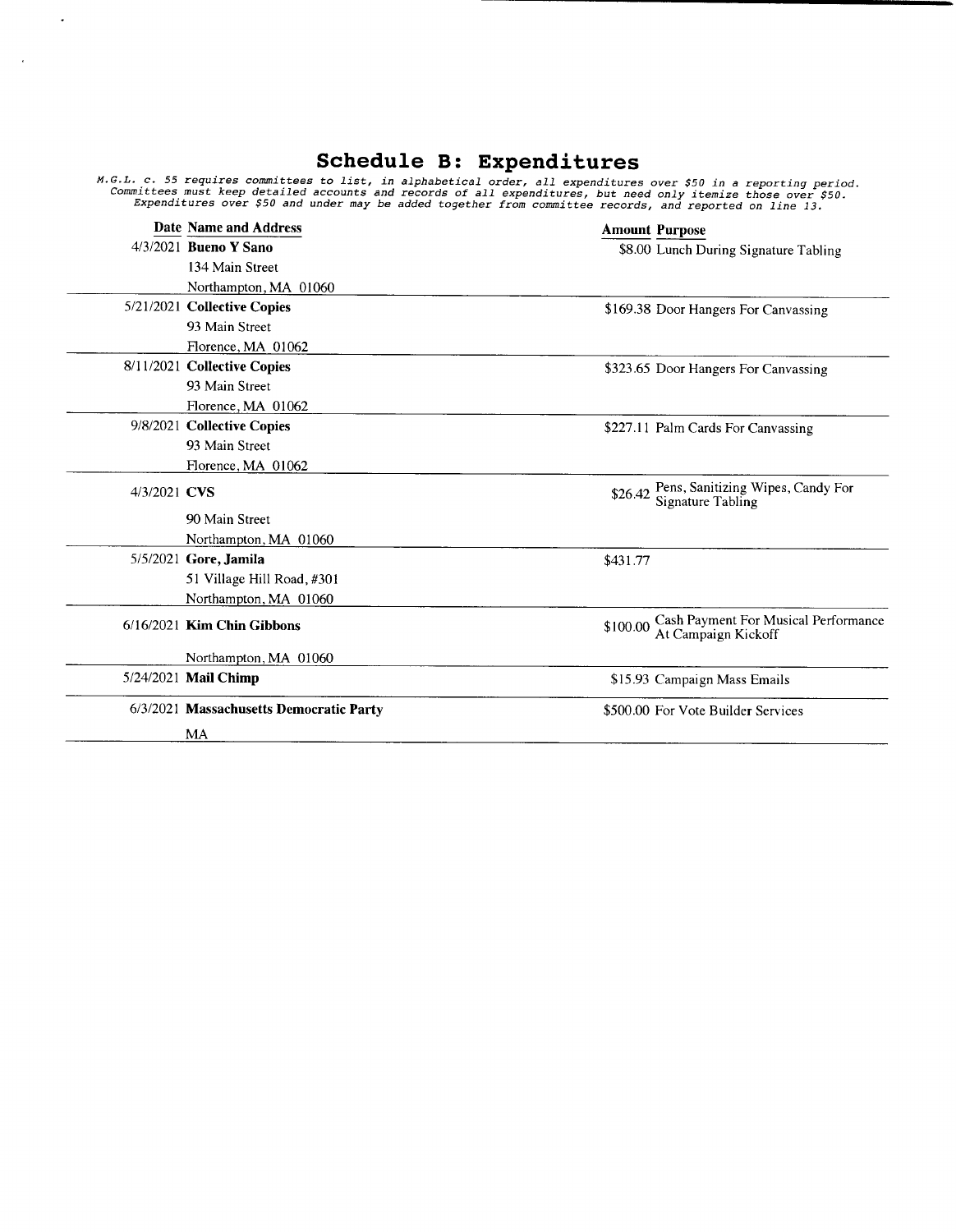|                  |                                            | <b>Total Expenditures:</b>                                                   | \$2,421.38           |                                              |
|------------------|--------------------------------------------|------------------------------------------------------------------------------|----------------------|----------------------------------------------|
|                  |                                            | <b>Total Itemized Expenditures:</b><br><b>Total Unitemized Expenditures:</b> | \$2,421.38<br>\$0.00 |                                              |
| 4/5/2021 Zoom    |                                            |                                                                              |                      | \$159.27 Year Subscription For Zoom Meetings |
|                  | Hadley, MA 01035                           |                                                                              |                      |                                              |
|                  | <b>Russel Street</b>                       |                                                                              |                      |                                              |
| 3/11/2021 Target |                                            |                                                                              |                      | \$8.00 Picture For Zoom Background           |
|                  | Northampton, MA 01060                      |                                                                              |                      |                                              |
|                  | 228 King Street                            |                                                                              |                      |                                              |
|                  | 6/16/2021 Stop and Shop                    |                                                                              |                      | \$5.30 Paper Cups For Kickoff                |
|                  | 3/18/2021 Squarespace                      |                                                                              |                      | \$183.60 Website Purchase                    |
|                  | 3/5/2021 Squarespace                       |                                                                              |                      | \$40.00 Puchase of Domain Names              |
|                  | Northampton, MA 01060                      |                                                                              |                      |                                              |
|                  | 21 Conz Street                             |                                                                              |                      |                                              |
|                  | 7/2/2021 Paradise Copies                   |                                                                              |                      | \$3.29 Scan For Facebook                     |
|                  | Northampton, MA 01060                      |                                                                              |                      |                                              |
|                  | 21 Conz Street                             |                                                                              |                      |                                              |
|                  | 6/16/2021 Paradise Copies                  |                                                                              |                      | \$9.78 Copies For Kickoff                    |
|                  | Northampton, MA 01060                      |                                                                              |                      |                                              |
|                  | 5/3/2021 Paradise Copies<br>21 Conz Street |                                                                              | \$3.40               | Scan of 101 Form For Reporting To<br>Ocpf    |
|                  | Northampton, MA 01060                      |                                                                              |                      |                                              |
|                  | 21 Conz Street                             |                                                                              |                      |                                              |
|                  | 3/22/2021 Paradise Copies                  |                                                                              |                      | \$6.48 Scan For Blue Lab Consulting Contract |
|                  | MA                                         |                                                                              |                      |                                              |
|                  | 6/16/2021 Massachusetts Democratic Party   |                                                                              |                      | \$200.00 For Vote Builder Services           |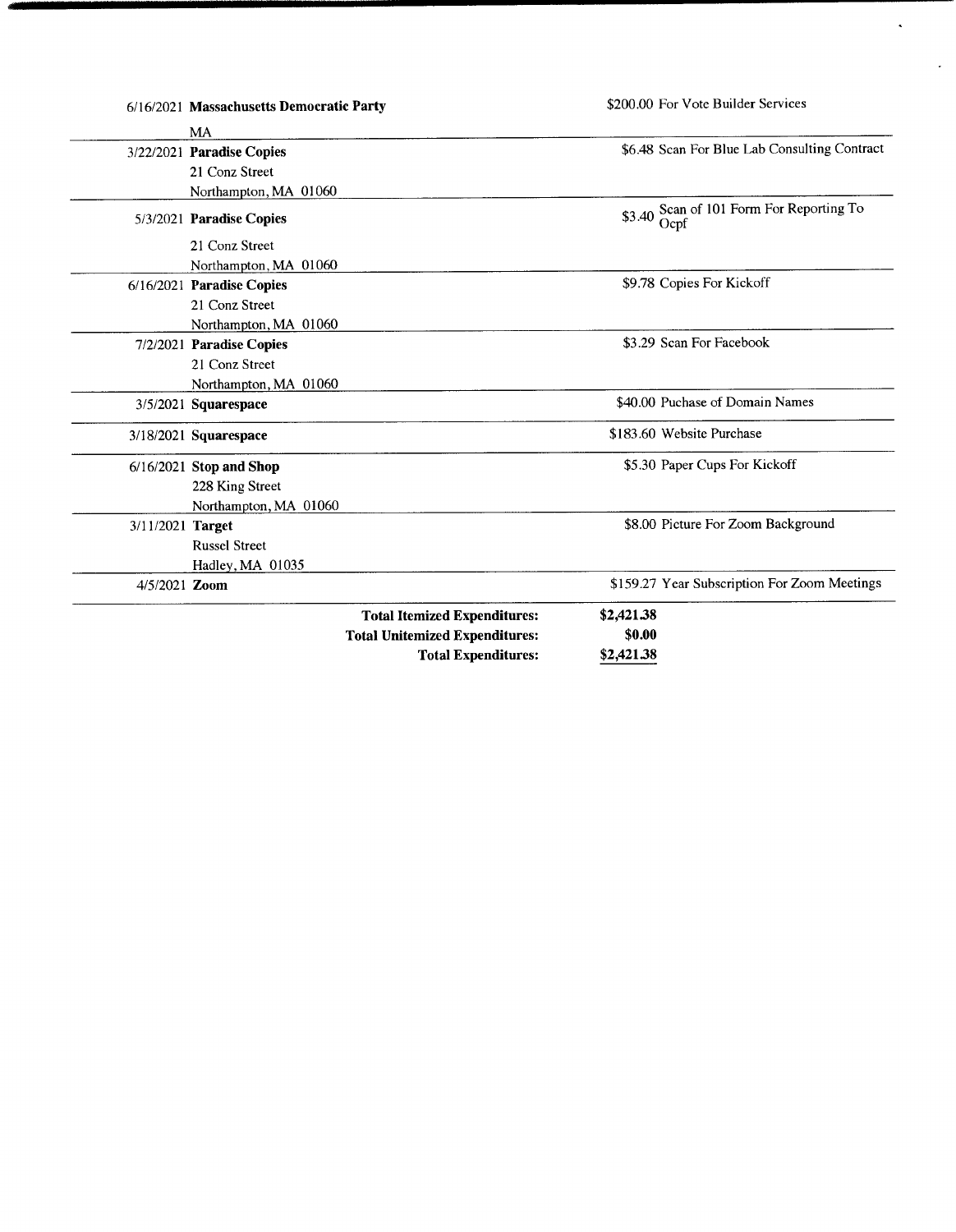## Schedule D: Liabilities

 $\sim$   $\sim$ 

 $\sim 10^6$ 

M. G. L. c. 55 requires committees to report ALL liabilities which have been reported previously and are still outstanding, as well as the liabilities incurred during this reporting period.

|  | Date To Whom Due                | <b>Reduction</b> | <b>Loan Amount Purpose</b> |                                                                        |
|--|---------------------------------|------------------|----------------------------|------------------------------------------------------------------------|
|  | 5/4/2021 Gore, Jamila           |                  |                            | Start Up Expendatures For<br>\$431.77 Website and Signature<br>Tabling |
|  | 51 Village Hill Road, #301      |                  |                            |                                                                        |
|  | Northampton MA, 01060           |                  |                            |                                                                        |
|  | 5/5/2021 Gore, Jamila           | ( \$431.77)      |                            |                                                                        |
|  | 51 Village Hill Road, #301      |                  |                            |                                                                        |
|  | Northampton, MA 01060           |                  |                            |                                                                        |
|  | <b>Outstanding Liabilities:</b> |                  | \$0.00                     |                                                                        |